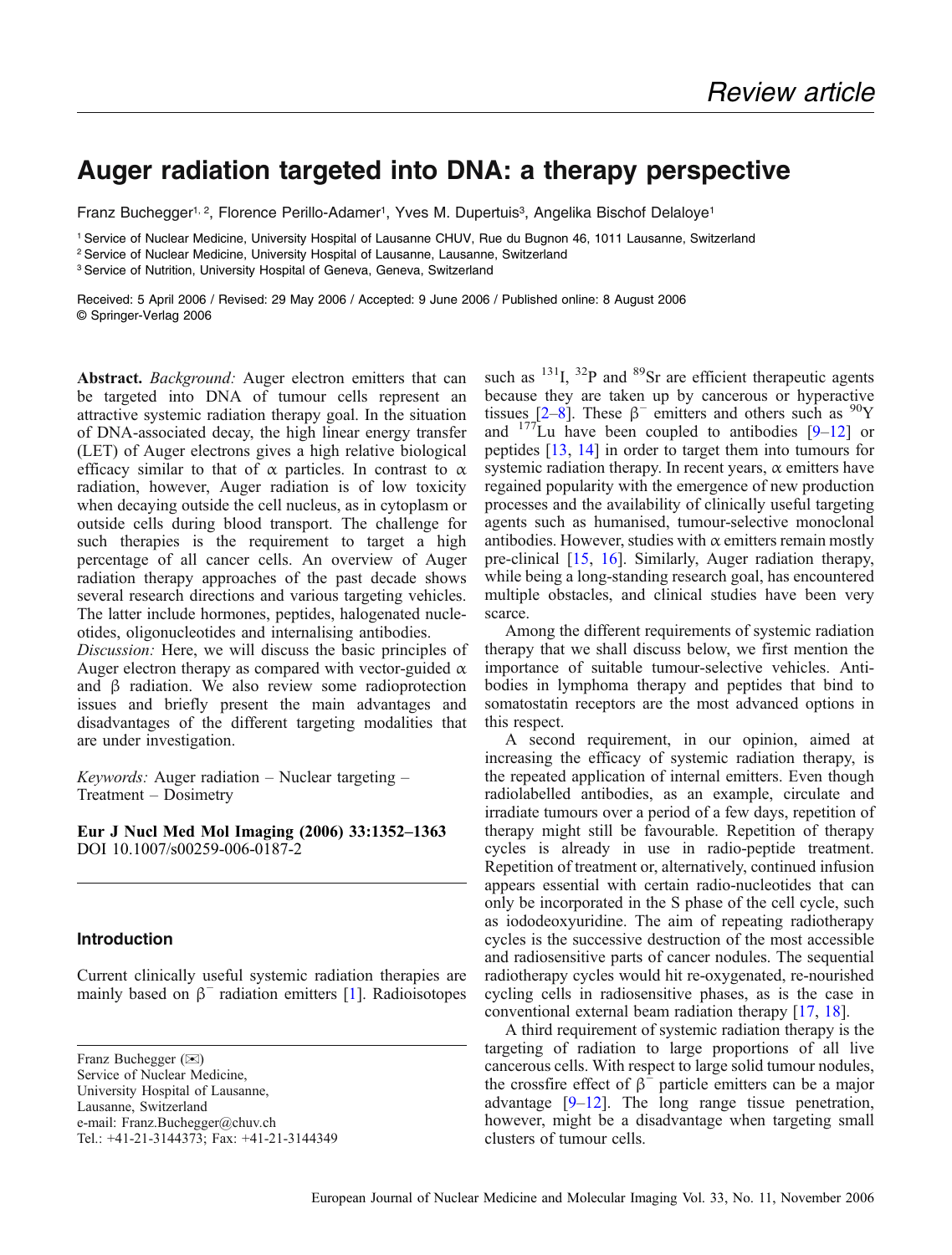Owing to their physical properties,  $\alpha$  and Auger electron emitters are better adapted for the treatment of individual cells or small clusters. These two radiations provide a high linear energy transfer (high LET) type of energy deposition:  $\alpha$  particles with about 80–100 keV/ $\mu$ m and Auger electrons with  $4-26 \text{ keV}/\mu\text{m}$  [\[19\]](#page-9-0). As a consequence,  $\alpha$  radiation has a path length in tissue in the range of only 40–80 μm while the path length of most Auger electrons is well below 1 μm. These radiations are therefore optimal for treatment of individual cancer cells or small cell clusters. The limited tissue penetration of only a few cell diameters and the rather short half-life of most available  $\alpha$  emitters are the major reasons why this type of radiation is mainly appropriate for haematological malignancies [[19](#page-9-0)].

In contrast to  $\alpha$  and  $\beta^-$  radiation, treatment based on Auger electron emitters requires targeting of the radioisotope into individual tumour cells and even into the nucleus. Optimal Auger radiation efficacy is obtained when Auger emitters are tightly bound to DNA. Despite the multiple obstacles that have been encountered, Auger radiation therapy approaches remain appealing because of the selective toxicity for cells that incorporate the radiopharmaceutical into the nucleus. In contrast to  $\alpha$  and  $\beta^-$  radiation, Auger radiation emitters remain of low toxicity while travelling in blood or bone marrow but become highly efficient when incorporated into DNA of target cells.

The high LET type energy deposition of  $\alpha$  and Auger radiation in DNA produces a high proportion of double strand breaks. The double strand destruction of several nucleotides can make DNA repair [[20](#page-9-0), [21](#page-9-0)] rather inefficient and prone to error. The relative biological efficacy (RBE) of  $\alpha$  and Auger radiation emitters is thus significantly higher than that of  $\beta^-$  radiation. However, this is the case for both tumour and normal tissues.

# Fundamental requirements of systemic radiation therapy

The first requirement of systemic radiation therapy is the definition of suitable tumour-selective vehicles in order to avoid normal tissue toxicity. Antibodies and peptides, notably those binding to somatostatin receptors, [\[22\]](#page-9-0), are most advanced in this respect. Furthermore, two anti-CD20 antibodies for radioimmunotherapy (RIT) of lymphoma are currently FDA approved [[23](#page-9-0), [24](#page-9-0)].

It appears from these therapies that the specificity of antibodies or peptides for tumour is not an absolute requirement. Targeting of normal B cells with anti-CD20 or anti-CD22 antibodies is generally well tolerated [\[11](#page-8-0), [25\]](#page-9-0), probably because these antibodies do not bind to bone marrow stem cells and other cells of the immune system, notably T cells. In contrast, tolerance of treatment with Campath antibody (alemtuzumab) is more compromised, since its target antigen is expressed on both normal B and T lymphocytes [\[26\]](#page-9-0). Campath treatment can therefore provoke depression of both antibody and cellular immunity, thereby frequently leading to severe infections.

An advantage of current RIT may be the fact that it is administered in combination with high amounts of nonlabelled antibodies. The non-conjugated antibodies can themselves provide an efficient biological treatment of cancer or lymphoma and leukaemia [\[26](#page-9-0)–[28](#page-9-0)]. Indeed, it is well documented that unlabelled monoclonal human  $I gG_1$ antibodies provide highly efficient effector functions such as complement-dependent cytotoxicity, antibody-dependent cellular cytotoxicity or direct induction of apoptosis and cell killing. Current RIT is therefore a combination treatment that favourably combines biological therapy with radiation treatment.

Treatment repetition and/or prolonged application of internal emitters, as are used in conventional radiotherapy, might be a second requirement for efficient systemic radiation therapy. However, some currently used clinical antibodies are still of rodent origin (tositumomab, ibritumomab) [[23](#page-9-0), [24\]](#page-9-0), bearing the risk of immunising patients and not allowing repeated treatment cycles. It has been shown, however, that chimerisation (rituximab) [\[27\]](#page-9-0) and, even more so, humanisation of monoclonal antibodies (alemtuzumab or trastuzumab)  $[26, 28]$  $[26, 28]$  $[26, 28]$  $[26, 28]$  significantly reduces the risk of a human anti-mouse IgG immune response. In peptide treatment and Auger electron therapy approaches, immune response to the targeting vehicles will generally not occur, providing the opportunity to repeat treatment cycles without particular constraints.

Targeting of a high percentage of all live cancerous cells may be a third requirement of systemic radiation therapy. It is important to realise that the tumour uptake of radiolabelled antibodies, peptides and other conjugates is frequently quite inhomogeneous. In this situation, the crossfire effect of  $\beta^-$  particle emitters can constitute a major advantage  $[9-12]$  $[9-12]$  $[9-12]$  $[9-12]$ . The longer range tissue penetration of this radiation type is due to a small energy deposition on the radiation path of only 0.2 keV/ $\mu$ m.  $\beta^-$  radiation is thus providing a low LET type radiation similar to X-rays. Owing to this long-range tissue penetration of  $\beta^-$  radiation, a crossfire effect is created, reaching a major portion of tumour cells rather homogeneously even in a solid tumour and despite inhomogeneous radiopharmaceutical distribution (Fig. [1\)](#page-2-0). Another advantage of  $\beta^-$  radiation therapy approaches is the availability of multiple radioisotopes emitting low-, medium- and highenergy electron radiation (Table [1\)](#page-2-0). These different energies provide short- to long-range tissue penetration paths of 0.1 up to 10 mm [\[29\]](#page-9-0). Optimal tumour sizes for given  $β$ <sup>-</sup> energies have been modelled [\[30\]](#page-9-0). Results of in vivo studies, however, have not always correlated with these predictions [[31](#page-9-0), [32](#page-9-0)]. The disagreement may be partially due to insufficient knowledge of microscopic distribution of the radio-vector or insufficient coverage of radiobiological issues such as killing of clonogenic cells [[31](#page-9-0)].

However, it is obvious that small tumour nodules or clusters of tumour cells will not be treated efficiently with high-energy  $\beta^-$  emitters. At a small target size, energy deposition of high-energy β<sup>−</sup> radiation becomes predominant in the normal surrounding tissue and insufficient in the target tumour cells. As an example, it has been calculated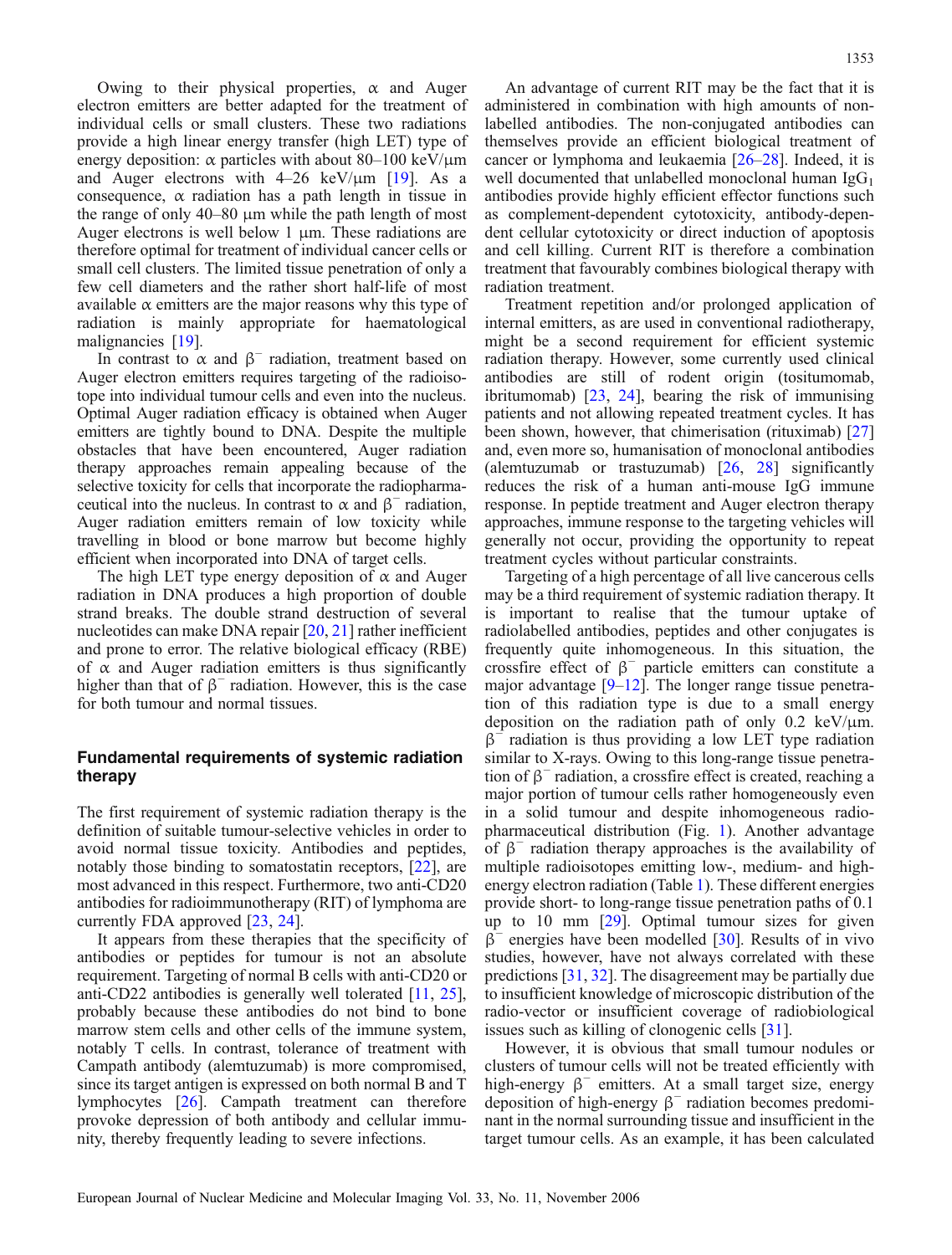<span id="page-2-0"></span>

Fig. 1. Schematic presentation of  $\alpha$ ,  $\beta^-$  and Auger radiation path lengths in a cellular and subcellular environment (arbitrary scaling). Note that the major energy deposition of an Auger radiation decay occurs in the close vicinity of a few nm, while that of  $\alpha$  and  $\beta^$ radiation occurs on tracks of 40–80 μm and 0.1–10 mm, respectively

that the absorbed fraction per cell of electrons from  $90Y$ with a mean energy of 935 keV would be as low as 0.1% [[33](#page-9-0)]. In this respect, low-energy beta radiation would be more advantageous. Experimentally, superior anti-tumour efficacy was observed with somatostatin analogues labelled with a combination of a high- $(^{90}Y)$  and lowenergy  $(^{177}$ Lu)  $\beta^-$  emitters in rats bearing simultaneously small and large tumours [[34](#page-9-0)]. More efficient systemic radiation therapies against individual tumour cells or small cell clusters, with respect to radiation deposition in the target, would be provided with  $\alpha$  or Auger radiation emitters.

# Physical properties of Auger radiation

Auger radiation was described in 1925 by Pierre Auger [[35](#page-9-0)]. Auger electrons arise from electronic shells of radionuclides when these decay by electron capture. Electron capture processes create inner shell electron vacancies by an electron transfer from this shell into the nucleus. The inner shell electron vacancies are subsequently filled by electron transitions from shells of higher

energy, a process that occurs in cascade. The energy difference of these transitions can be released either as photons or as low-energy electrons, the Auger electrons.

Typically, Auger radiation decays produce between 5 and 30 Auger electrons. Depending on the relationship of the electronic shells involved, these transitions are classified into Auger, Coster-Kronig and super-Coster-Kronig processes. The electrons emitted by these three processes are referred to as Auger electrons [\[19,](#page-9-0) [36](#page-9-0)–[38\]](#page-9-0).

Auger electrons are of low energy. The small negatively charged low-energy electrons produce multiple ionisations of high LET type  $(4-26 \text{ keV}/\mu\text{m})$  and consequently have a very short range in biological tissues, typically <0.5 μm. The large majority of Auger electrons have a tissue penetration range of the order of a few nm only [\[19\]](#page-9-0).

Internal conversion (IC) electrons are created by collision of photons (from the nuclear decay) with inner shell electrons that are ejected. IC electrons have discrete energies in the keV range. This energy is higher than that of most Auger electrons as defined above but lower than that of classical  $\beta^-$  radiation such as emitted by <sup>131</sup>I or <sup>90</sup>Y. Some groups use a wider definition for Auger electrons, such that they comprise all low-energy electrons, and thereby consider that IC electrons are also among the Auger electrons. However, in contrast to Auger electrons, IC electrons produce mostly a low LET type tissue irradiation with a penetration path generally in the μm range. IC electrons from decays in the cytoplasm can accordingly reach the nuclear DNA. However, the observed biological efficacy of IC electrons is similar to that of conventional  $\beta^-$  radiation and X-rays [[39](#page-9-0)]. When referring to IC electrons in this review, we shall call them by that name and make the distinction from Auger electrons, as justified by the different biological efficacy of these two radiation types.

A large number of radioisotopes emit some Auger radiation, but the most interesting Auger electron emitters for the purpose of treatment are  $^{125}I$ ,  $^{123}I$  and  $^{201}TI$ (Table [2](#page-3-0))  $\left[38\right]$ . <sup>55</sup>Fe would emit a very high proportion of radiation energy in the form of Auger electrons, but it does not qualify for therapy in humans owing to its half-life of 2.7 years. For the three mentioned emitters, the Auger radiation energy released per decay remains significant,

Table 1. Radiation properties of representative therapeutic radioisotopes

| Radiation                     | $\beta^-$                    |                   |                 | $\alpha$                      | Auger electrons               |  |
|-------------------------------|------------------------------|-------------------|-----------------|-------------------------------|-------------------------------|--|
| Energy                        | Low                          | Moderate          | High            | Very high                     | Very low                      |  |
| Examples                      | 169 <sub>Er</sub>            | 131 <sub>I</sub>  | 90 <sub>Y</sub> | 211At                         | 125 <sub>I</sub>              |  |
|                               | $177$ Lu                     | $186$ Re          | $188$ Re        | 213Bi                         | 123 <sub>I</sub>              |  |
|                               | 67Cu                         | 153 <sub>Sm</sub> | 32 <sub>P</sub> | 212Bi                         | 111 <sub>In</sub>             |  |
|                               | 199Au                        | $111_{\text{Ag}}$ | 89Sr            | $149$ Tb                      | 55Fe                          |  |
|                               | 33 <sub>P</sub>              | 64Cu              |                 |                               | $67$ Ga                       |  |
| Mean tissue range (mm)        | $0.1 - 0.3$                  | $0.3 - 1$         | $1 - 5$         | $0.03 - 0.08$                 | < 0.001                       |  |
| Particularity                 | Low LET and crossfire effect |                   |                 | High LET                      | High LET                      |  |
| Best suited for treatment of: | Tumour masses                |                   |                 | Clusters and individual cells | Individual cells and clusters |  |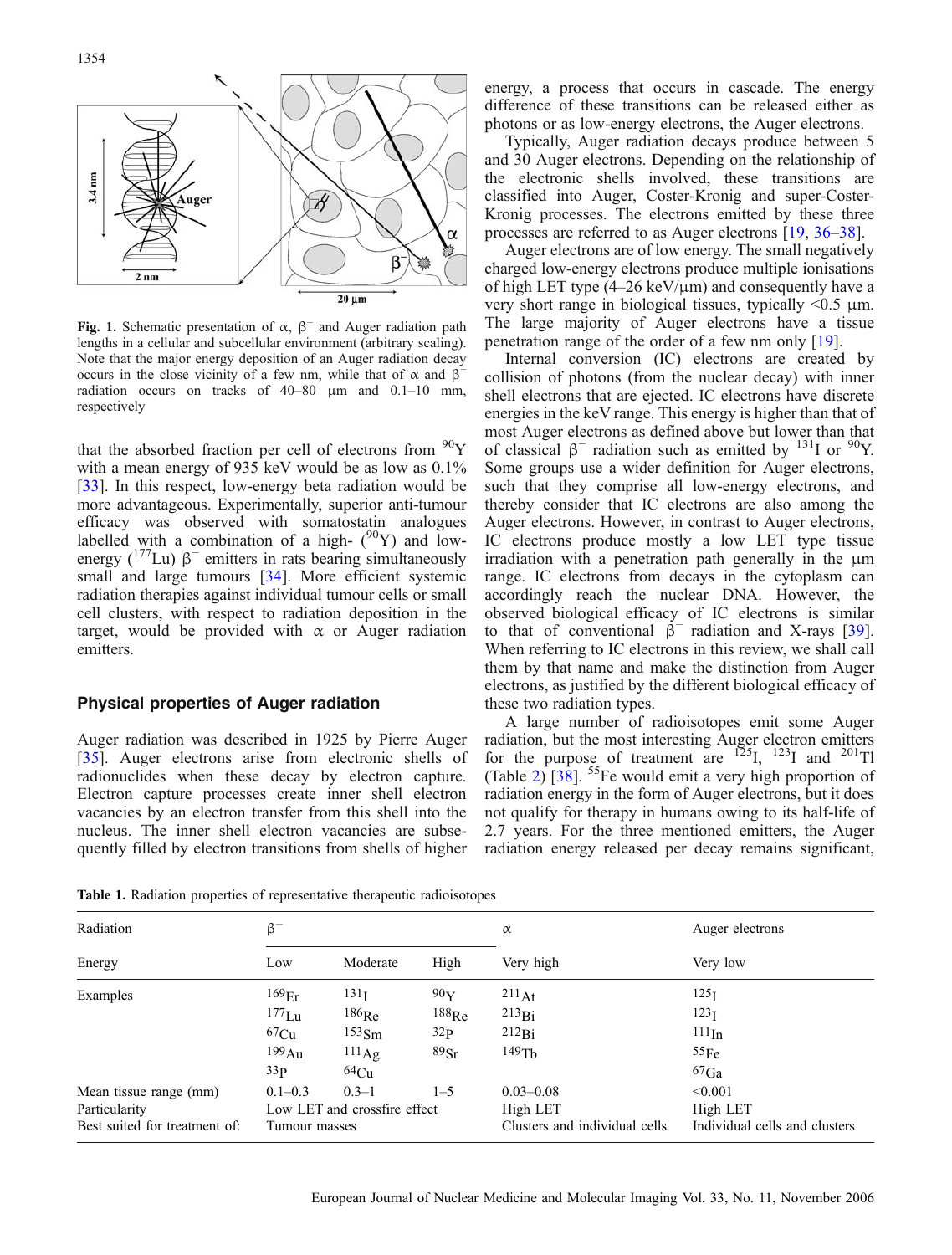<span id="page-3-0"></span>Table 2. Examples of Auger electron emitters for which the Auger radiation represents a significant percentage of the overall energy release per decay

| <i>Isotope</i>   | Auger electrons/<br>decay | IC electrons/<br>decay | Auger<br>energy/decay<br>(keV) | IC<br>energy/decay<br>(keV) | Total energy/<br>decay (keV) | Auger energy<br>in $\%$ of total<br>energy/decay | IC energy<br>in $\%$ of total<br>energy/decay | $T_{1/2}$        |
|------------------|---------------------------|------------------------|--------------------------------|-----------------------------|------------------------------|--------------------------------------------------|-----------------------------------------------|------------------|
| 55Fe             | 5.1                       | $\theta$               | 4.2                            | $\mathbf{0}$                | 5.8                          | 71.9                                             | $\mathbf{0}$                                  | $2.7 \text{ yr}$ |
| ${}^{67}Ga$      | 4.7                       | 0.3                    | 6.3                            | 28.1                        | 201.6                        | 3.1                                              | 13.9                                          | 78 h             |
| $99m$ Tc         | 4.0                       | 1.1                    | 0.9                            | 15.4                        | 142.6                        | 0.6                                              | 10.8                                          | 6 h              |
| $111\text{In}$   | 14.7                      | 0.2                    | 6.8                            | 25.9                        | 419.2                        | 1.6                                              | 6.2                                           | 67 h             |
| 123 <sub>I</sub> | 14.9                      | 0.2                    | 7.4                            | 20.2                        | 200.4                        | 3.7                                              | 10.1                                          | 13 <sub>h</sub>  |
| 125 <sub>I</sub> | 24.9                      | 0.9                    | 12.2                           | 7.2                         | 61.4                         | 19.9                                             | 11.8                                          | 59.4 d           |
| 201T1            | 36.9                      | 1.1                    | 15.3                           | 30.2                        | 138.5                        | 11.0                                             | 21.8                                          | 73 h             |

Decay energies are given as reported by the AAPM nuclear medicine task group 6 [[38\]](#page-9-0). X- and γ-ray contributions are only included in the column that shows the total energy release per decay

while it is frequently less than  $1\%$  for other isotopes like  $^{99m}$ Tc. For  $^{125}$ I,  $^{123}$ I and  $^{201}$ Tl, the Auger electron energy release per decay represents between 3.7% and 19.9% of the total energy, a higher proportion of radiation energy being released in the form of photons. Since photons penetrate tissue with a low energy deposition per μm path, they are of minor relevance with respect to therapy but should continue to be borne in mind for the potential nonspecific irradiation of radiosensitive tissues such as bone marrow.

The radioisotope  $^{123}$ I, though it releases only about 14% of its decay energy in the form of Auger and IC electrons, would be a good candidate for therapy. Its half-life of 13.2 h would be well adapted for peptide or oligonucleotide Auger radiation treatment and the biodistribution could be followed by scintigraphy based on the  $\gamma$  radiation of 159 keV.

## Energy deposition in the nuclear space

The shower of electrons produced in a typical Auger radiation decay has a punctiform origin. The abundance of low-energy electrons in a microscopic or "nanoscopic" space can be seen as an onion-like energy deposition in concentric spherical shells. It has been calculated that the absorbed energy around the decay site of  $^{125}$ I would be 80 eV/nm<sup>3</sup> within the first nanometre. Energy deposition would drop to about 10 eV/nm in the second nanometre  $\beta$ and fall further to 3  $eV/nm<sup>3</sup>$  in the third nanometre [\[40\]](#page-9-0). The calculated energy deposition of 10  $eV/nm<sup>3</sup>$  within a radius of 2 nm implies a locally absorbed radiation dose of 1.6 MGy [\[40\]](#page-9-0). This local radiation dose is 22,000 times higher than a conventional external beam radiation dose of 70 Gy delivered in conventional radiation therapy to tumours over several weeks. The locally deposited energy of 1.6 MGy corresponds to  $1.6 \times 10^{-18}$  J/nm<sup>3</sup>. This translates into a temperature increase of  $382^{\circ}$ C per nm<sup>3</sup> of water. Obviously, this locally very high energy deposition within 2 nm from decay will then rapidly dissipate, i.e. dilute, into the total space of the nucleus. If we consider a nucleus of  $2 \mu m$ 

radius, the dilution factor would be  $10<sup>9</sup>$  and the overall heating effect for the nucleus would be  $0.38 \times 10^{-6}$ °C and thus insignificant.

## Auger radiation biology

The double strand DNA helix presents a diameter of 2 nm. In a typical Auger radiation decay, the highest energy deposition occurs in spheres of 1–2 nm, as described elsewhere [\[40\]](#page-9-0). This means that the calculated local energy deposition of an Auger emitter incorporated into DNA would hit both DNA strands with an energy of 1.6 MGy or higher. This radiation energy is therefore largely sufficient to disrupt both DNA strands over distances of several nucleotides (Fig. [2](#page-4-0)) [\[39,](#page-9-0) [41\]](#page-9-0). For  $^{125}$ I or  $^{123}$ I decays associated with DNA, this translates into a general rule of: "One decay=one double strand break". Similar to an  $\alpha$ radiation path through the cell nucleus, the genetic information is lost in these double strand breaks owing to destruction of several nucleotides on both strands [[42](#page-9-0)–[44](#page-9-0)]. Repair still remains possible but will frequently be erroneous. These features are responsible for the high RBE of Auger radiation when decays occur in close association with DNA. It is a most intriguing feature of Auger radiation that it possesses the high cytotoxicity of  $\alpha$ radiation when occurring in close vicinity to DNA while being of low toxicity outside the cell nucleus.

Besides the direct effect of Auger electrons on DNA double strands, an indirect radiation effect of Auger energy deposition will occur via production of radicals [\[45\]](#page-9-0). The radicals diffuse freely in the intracellular space and can cause further DNA damage. Even a bystander effect by diffusion of radicals through gap junctions has been described [[46\]](#page-9-0).

In order to compare the RBE of different radiation types, the radiation weighting factor  $(W_R)$  has been introduced.  $W_R$  compares the biological efficacy of a given radiation dose of a particular radiation type with that of X-rays. X-ray effects are being attributed the  $W_R$  of 1. <sup>125</sup>I- and <sup>123</sup>Iiododeoxyuridine (IdUrd) has frequently been used to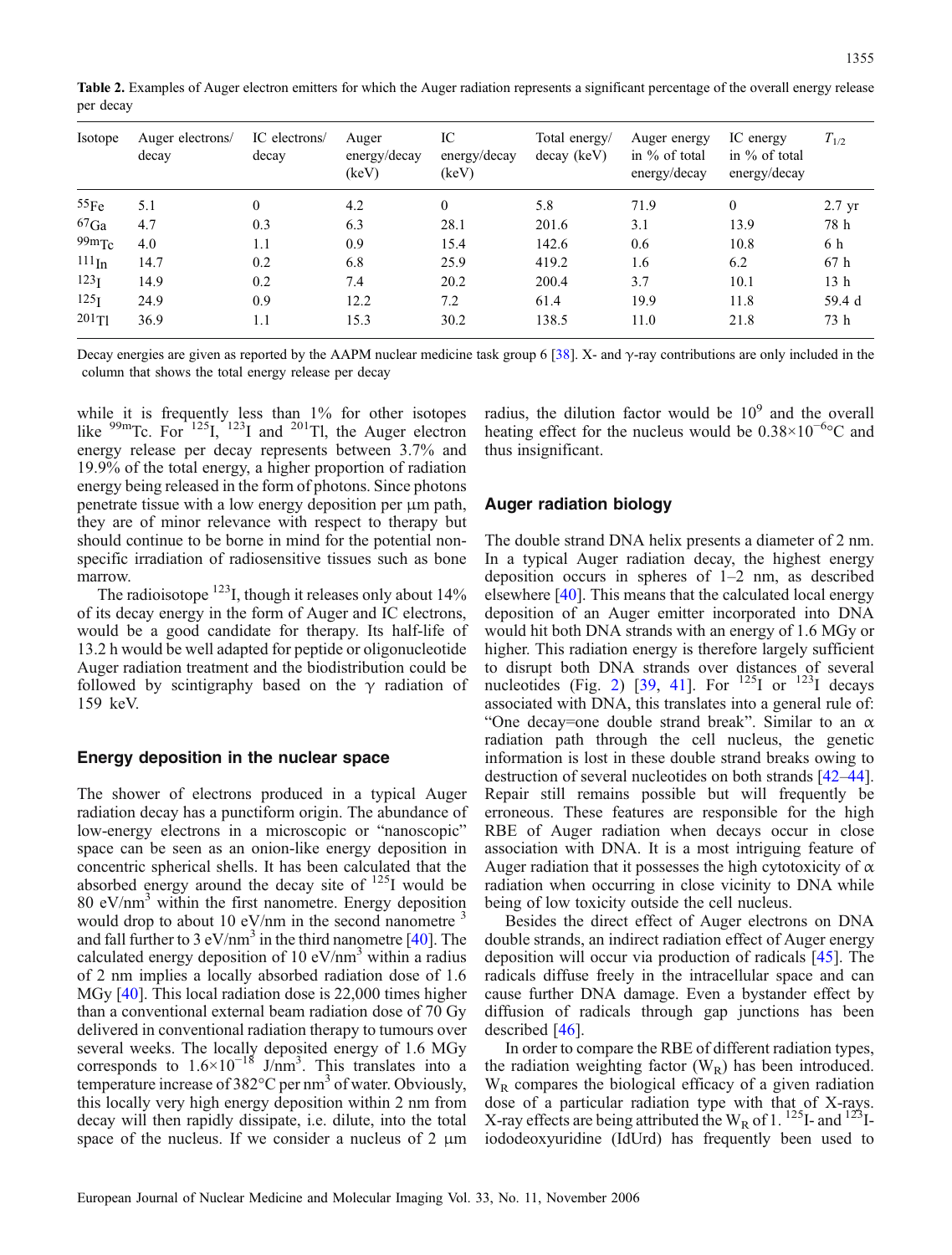<span id="page-4-0"></span>

Fig. 2. Schematic presentation of an Auger radiation decay in a stretch of double strand DNA. <sup>125</sup>I-iododeoxyuridine (\*U) is incorporated in DNA as a thymidine (T) analogue. The arrowhead indicates the reading direction of a given gene. The destruction of the antisense sequence guanine-iododeoxyuridine-thymidine (G-\*U-T) goes together with the destruction of the sense sequence cytidineadenine-adenine (C-A-A), whereby the genetic code is lost over a stretch of three nucleotides

measure the biological effects of Auger radiation. Since the decay sites of radio-IdUrd, once incorporated into DNA, fulfil the requirement of close vicinity to DNA, double strand breaks occur with a probability of about 1 per decay. The RBE of  $^{125}$ I-IdUrd and  $^{123}$ I-IdUrd measured in V79 cells was 8 and 7 [[40](#page-9-0), [47](#page-9-0)], respectively. This means that, for an identical deposition of energy, the Auger radiation of DNA-incorporated <sup>125</sup>I-IdUrd and <sup>123</sup>I-IdUrd would be eight- and sevenfold more efficient compared with X-rays,  $\gamma$  or conventional  $\beta^-$  radiation [\[48\]](#page-9-0). This biological efficacy of DNA-incorporated  $^{123}$ I/<sup>125</sup>I-IdUrd would be similar to that of  $\alpha$  radiation [[48](#page-9-0), [49](#page-9-0)]. Nuclear localised Auger processes that are not directly linked to DNA would, however, develop a  $W_R$  only about half that of DNAassociated decays [\[39\]](#page-9-0).

In experiments other than those mentioned above, different research groups have reported widely divergent biological efficacies of Auger radiation, with  $W_R$  values as high as 64 in the particular situation of chronic irradiations [[50](#page-9-0)]. The appreciation of these and other reported effects remains a matter of debate [[49](#page-9-0)]. The Nuclear Medicine task group of the American Association of Medical Physicists has proposed the application of a radiation weighting factor of 10 for deterministic effects of Auger radiation and a factor of 20 for stochastic effects, provided that this radiation occurs in the nucleus in close association with DNA [\[39\]](#page-9-0). In view of the mentioned divergent observations, this proposal is not generally accepted.

Unlike most Auger electrons, IC electrons may significantly irradiate the cell nucleus when decaying in the cytoplasm. Because of the lower biological efficacy of IC electrons, however, the predicted radiation effects must be clearly distinguished between IC and Auger electrons, notably when the latter occur in the nucleus. As previously mentioned, such IC electrons develop a low LET type irradiation associated with mostly single strand breaks and a  $W_R$  of about 1 [[39](#page-9-0)].

# Gonadal effects

It is quite well established that Auger irradiation of the gonads also gives an RBE of about 7 regarding deterministic effects [[51\]](#page-9-0). However, the stochastic effects of Auger radiation emitters in human gonads remain a question of debate. There are divergent observations concerning not only long term effects but also the calculation of dose deposition in gonad cells. It has been reported that the irradiation dose to sperm heads may be up to 160 times higher than that cited by ICRP report 53, which did not include Auger radiation  $[52]$  $[52]$ . Furthermore, transfer of  $\frac{111}{11}$ Inlabelled transferrin through the intact, so-called blood-testis barrier has been reported, which would be mediated by the Sertoli cells [\[53,](#page-9-0) [54](#page-10-0)]. The authors referred to evidence from experimental animal studies that the emitted Auger radiation might even produce hereditary effects in offspring [\[55](#page-10-0)]. It could be hypothesised that similar situations would be found in ovaries, since separation of the maternal and offspring circulation would provide a barrier similar to that in male gonads. As a consequence of these observations, these authors [\[55](#page-10-0)] suggested that the administration of larger diagnostic activities of  $111$ In-radiopharmaceuticals might require contraception. In comparison, our first experiments with <sup>125</sup>I-IdUrd did not indicate any significant uptake into gonads of mice. This suggested that the blood-testis barrier might be operational for this agent as well. This statement would be in agreement with the observation that radio-IdUrd does not cross the intact blood-brain barrier [\[56\]](#page-10-0). However, autoradiographic experiments have not been performed in these studies, which represents a limitation.

## Bystander effect

It has been reported that an in vivo bystander effect occurred in experiments using mixtures of 125I-IdUrd-labelled LS174T cells and untreated cells [[57](#page-10-0)]. The existence of such an effect would allow therapy to be envisaged even if not all cancer cells were targeted with a given radiopharmaceutical. In the mentioned experiments, the mixed cell suspensions containing defined proportions of <sup>125</sup>I-IdUrd pre-labelled cells and a constant amount of unlabelled cells were injected subcutaneously in nude mice and tumour outgrowth was followed 10–15 days later. It appeared that the radiolabelled, dying cells developed a growth inhibitory effect on the non-pre-labelled cells, producing a tumour growth delay 2–4 days longer than expected. It was also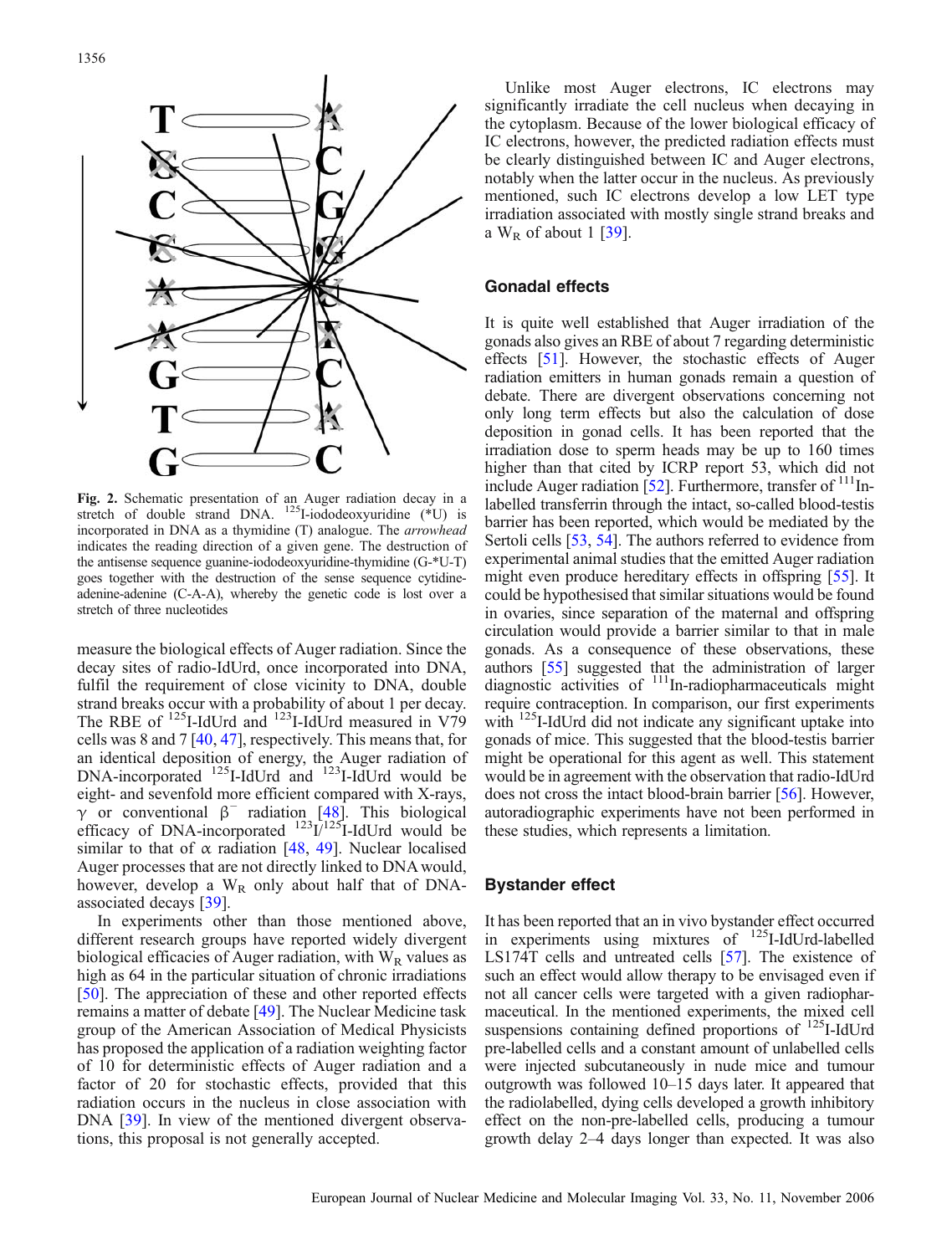shown that the growth delay could not be explained by a minor radiation exposure of non-pre-labelled cells from the γ-radiation of  $125$ I, since much higher external beam irradiation doses were required to diminish tumour growth to a similar degree. The authors thus concluded that an Auger radiation therapy effect was observed which involved more than just the tumour cells that were pre-labelled. Whether this observation in fresh transplanted cells can be extrapolated directly to outgrown tumours targeted with Auger radiation emitters remains to be shown.

## **Dosimetry**

Biodistribution and kinetic measurements of internal radiopharmaceuticals in patients are difficult to achieve. A high-quality dosimetry of  $\gamma$ - or positron-emitting radiopharmaceuticals remains most difficult to perform in a standard clinical setting [[58](#page-10-0)]. The task becomes close to unrealistic on an individual patient basis for Auger radiation emitters. For Auger radiation dosimetry, knowledge of the percentage of cells that are targeted in individual tissues is essential. Furthermore, most relevant Auger irradiation would occur only for DNA-associated emitters [\[39,](#page-9-0) [59](#page-10-0)]. In contrast to target cells, non-target cells would not be, or would be only minimally, irradiated from Auger electron decays.

Given that the cumulated organ activity is known, a mean nuclear absorbed radiation dose may be calculated, if the percentage of DNA-associated Auger radiation can be estimated. S values for such situations have been provided [[60](#page-10-0)]. For the estimation of the risk of long-term stochastic effects, a  $W_R$  of 20 may then be applied for nuclearassociated Auger radiation [[39\]](#page-9-0). This may provide a radiation dose risk estimate for a patient exposed to Auger radiation in a nuclear medicine diagnostic procedure [[61\]](#page-10-0). As a best approximation, this dosimetry was based on biodistribution and DNA incorporation measurements performed in mice [[61](#page-10-0)]. Measurement of all these parameters in individual patients would be impossible. Such risk appreciation should, however, be taken seriously, particularly if significant uptake of the radiopharmaceutical occurs in the gonads. As mentioned, if an Auger radiopharmaceutical is taken up by the gonads, the cellspecific localisation would have to clearly distinguish between germline and stromal cell localisation in order to allow for adequate Auger radiation dosimetry.

For calculation of deterministic, cytotoxic effects of Auger radiation, knowledge of a mean nuclear absorbed radiation dose in an organ, however, is insufficient. Here, it is essential to have an estimate of the percentage of cells that are targeted and to know the uptake rate of the radiopharmaceutical into these cells. Furthermore, considering the effects of Auger radiation emitters with a long half-life, such as  $^{125}$ I, cells insufficiently targeted might escape cytotoxicity through cell division [\[36\]](#page-9-0). Cell division produces a dilution of Auger radiation decays into multiple daughter cells. Furthermore, considering clonal survival, the probability of survival of at least one out of several

daughter cells will be higher than that of a single parent cell exposed to the same number of Auger decays. The precise dosimetric handling of cell division during long-lasting Auger radiation is therefore highly complex. It requires, in addition to the mentioned considerations, attention to the notion of cell division delay [[62](#page-10-0)] due to continued irradiation that causes double strand DNA breaks. Double strand beaks in turn induce cycling stop signals at different check-points of the cell cycle allowing repair.

Biological Auger radiation effects have frequently been measured with  $125$ I or  $123$ I-IdUrd. The short, 13-h half-life of <sup>123</sup>I provides an Auger radiation emitter that delivers the large majority of its irradiation within 1 day, while cellular doubling of tumours frequently occurs within 1 to several days. In contrast, due to the long, 60-day half-life,  $^{125}$ I, radiation delivery will occur over several days or weeks provided that the radiopharmaceutical remains associated with DNA. It was calculated for  $^{125}$ I-IdUrd that a given cell was sterilised with a mean of 120 Auger radiation decays that occurred in close association with DNA [[62](#page-10-0)]. This would correspond to about 120 DNA double strand breaks. This calculation was based on the knowledge of a normal cell division time as well as a division time under a given Auger irradiation condition. Thus, the out-dilution effect of  $^{125}$ I-IdUrd during cell division was taken into account in this dosimetry. However, in our understanding, the creation of two or multiple daughter cells with an accordingly higher clonal survival probability compared with a single cell has not been included in the mentioned calculations  $[36, 62]$  $[36, 62]$  $[36, 62]$  $[36, 62]$ . Overall, the above-mentioned number of 120 Auger decays that would kill a cell therefore remains an estimate and applicable to the particular cell line only.

#### Radioprotection

In view of the difficulty of precise Auger radiation dosimetry, radioprotection in this field requires the application of a large factor of potential overprotection in order to cover the uncertainties from the dose calculation. For any given Auger electron-emitting radiopharmaceutical, a potential localisation in the cell nucleus of bone marrow stem cells or, notably, germinal cells should be of the utmost concern. This could be the case for oligonucleotides,  $^{125}$ I-IdUrd or other nucleotides as well as hormones. However, nuclear localisation might also occur with other radiopharmaceuticals, as has been described for <sup>111</sup>In-labelled pharmaceuticals  $[53, 54]$  $[53, 54]$  $[53, 54]$ . According to these authors,  $111$ In might be released from a radiopharmaceutical and be transported into gonad cells via binding to transferrin.

#### Experimental treatment approaches

## Hormones and growth factors

Steroid hormones and analogues localise to nuclear receptors [[63](#page-10-0), [64](#page-10-0)]. An advantage of hormonal vectors is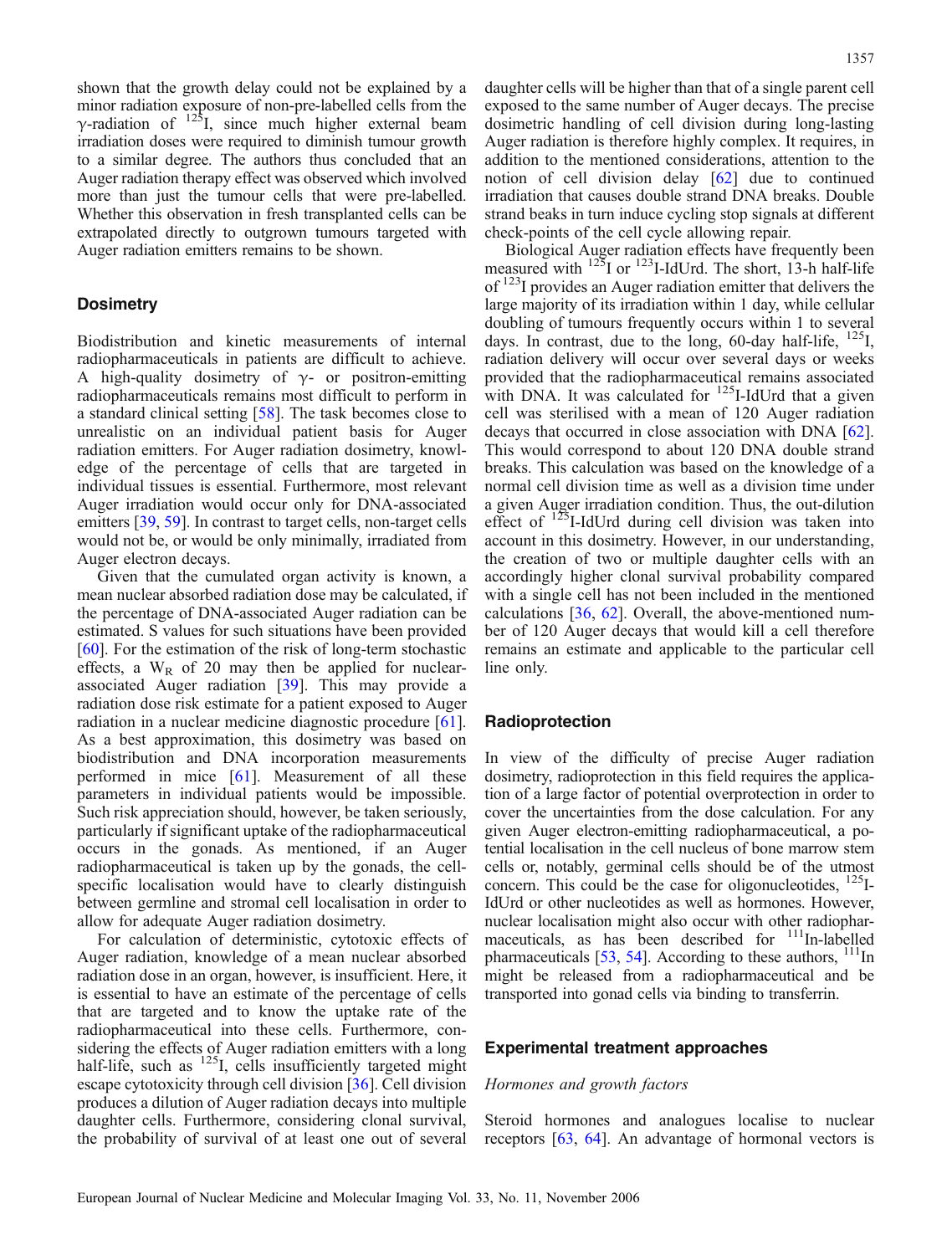the fact that all tumour cells are potential targets. <sup>123</sup>Iand 125I-iodo-oestrogens were used to study Auger radiation treatment of oestrogen receptor-positive MCF-7 breast cancer cells [[65](#page-10-0)–[67\]](#page-10-0). The authors determined the dose producing on average one lethal event per cell, the  $D_{37}$ . The random distribution of one lethal event per cell predicts that 37% of cells will survive, as calculated by a Gaussian model [\[17\]](#page-9-0). This leads to the definition of the term  $D_{37}$  as the percent of survival corresponding to a mean of one lethal hit per cell. These authors determined a  $D_{37}$  of 28 decays/cell for 125I-oestrogen. Similarly, for 125I-IdUrd the D37 was determined as 30 decays/cell. In these experiments, cells were frozen in order to accumulate the number of decays/cell, facilitating dosimetry calculations without interference from cell division. In terms of biological efficacy, these numbers of decays would correspond to an RBE of about 4.5. However, freezing as an artificial event might itself modulate the survival probability after a given cell insult and the biological relevance of this determination of  $D_{37}$  might therefore not be definitive.

Epidermal growth factor (EGF) has been labelled with <sup>111</sup>In-DTPA. It was reported that after an incubation period of 24 h up to 9.6% of the conjugate was found associated with nuclear chromatin of breast cancer cells overexpressing the EGF receptor [[68](#page-10-0)]. Growth inhibition was observed in a corresponding tumour xenograft model [[69](#page-10-0)].

With regard to <sup>111</sup>In-DTPA-labelled octreotide, autoradiographic in vitro experiments showed that a small fraction was being incorporated into the cell nucleus of receptor-positive cells [\[70](#page-10-0)]. With the aim of increasing the affinity to receptors, experimental studies with different somatostatin analogues have been performed, including recently a tri-functional peptide [\[71\]](#page-10-0). Based on the observation of partial intranuclear localisation and evidence of therapeutic efficacy in rats, <sup>111</sup>In-DTPA-octreotide has been evaluated in clinical studies for therapy of neuroendocrine tumours [\[72](#page-10-0)–[75](#page-10-0)], as discussed below.

# Radio-iododeoxyuridine (IdUrd)

Radiolabelled iododeoxyuridine, such as  $^{125}$ I- and  $^{123}$ I-IdUrd, has been studied for many years for its Auger radiation effects [[19](#page-9-0)]. The fact that these thymidine analogues are directly incorporated into nascent DNA during the synthesis phase of the cell cycle provides a most reliable model for the experimental measurement of Auger radiation biological effects.

A first major restriction of radiolabelled nucleotides, however, lies in the fact that they are incorporated into DNA only during the synthesis phase of the cell cycle. This restriction has generally been overcome in vitro by using incubation times covering at least two to three cell cycles. For in vivo applications, osmotic pumps delivering radio-IdUrd continuously over several days have been used in order to bypass the problem of the very short circulation time of nucleotides that are rapidly degraded after administration.

A low rate of DNA incorporation both in vitro and in vivo constitutes a second significant problem with the use of <sup>125</sup>I- or <sup>123</sup>I-IdUrd. There are two obvious major reasons for this: first, rapid catabolism of IdUrd and second, competition from endogenous thymidine (dThd). In order to circumvent the low DNA incorporation rate of  $^{125}$ Iand 123I-IdUrd, incorporation modulation using dThd synthesis inhibition has been studied by several groups [[76](#page-10-0)–[78\]](#page-10-0). The aim has been to take advantage, under blocked endogenous dThd synthesis, of the preferential incorporation of radio-IdUrd into DNA through the salvage pathway. The combination with different dThd synthesis inhibitors, such as fluorodeoxyuridine (FdUrd) or methotrexate, produced up to a fivefold increase in the incorporation rates of unlabelled or radiolabelled IdUrd or bromodeoxyuridine [[76](#page-10-0)–[78](#page-10-0)]. However, the increase in incorporation after dThd synthesis inhibition did not yield the expected increase in therapeutic efficacy of radio-IdUrd [[77](#page-10-0)]. The reason for the absence of an increase in toxicity corresponding to the increased DNA incorporation rate of 125I-IdUrd after dThd synthesis inhibition remains unexplained, to our knowledge.

We used the approach of short exposure of radio-IdUrd in combination with short, non-toxic exposure to FdUrd. We first showed that  $^{125}$ I-IdUrd incorporation in DNA increased with this approach multiple-fold both in vitro and in vivo using three different glioblastoma cell lines and tumours [\[79\]](#page-10-0). After direct intra-tumoural application, up to 20% of radio-IdUrd was incorporated into tumour cell DNA after FdUrd pre-treatment [\[80\]](#page-10-0). In comparison, only 4% of injected activity was DNA incorporated in non-pretreated animals. In the next step, we improved targeting of radio-IdUrd into a higher number of cells. After the nontoxic pre-treatment with FdUrd, cell synchronisation into early S phase was observed for the different cell lines studied 16–24 h post FdUrd. Thus  $\geq$ 70% of glioblastoma cells were synchronised in S phase and incorporated high amounts of radio-IdUrd [\[81\]](#page-10-0) at these delayed times. In our most recent experiments, we were able to show that 70–80% of glioblastoma cells were killed after a single incubation with modest activities of  $^{125}$ I-IdUrd after FdUrd pre-treatment, whereas maximally 30% of cells were killed after exposure to  $^{125}$ I-IdUrd alone, even when using much higher concentrations. These percentages thus correlate with the percentage of S phase cells targeted after FdUrd pre-treatment.

In vivo, prolonged TS inhibition has been observed after treatment with 5-fluorouracil [\[82\]](#page-10-0). Furthermore, i.v. push injection of FdUrd is overall of low toxicity and has been used therapeutically in the early stage of clinical application of FdUrd [\[83,](#page-10-0) [84\]](#page-10-0). In comparison, the maximal tolerated dose (MTD) of continued exposure (0.15 mg/kg FdUrd perfused per day) is about 200-fold lower than the MTD of FdUrd given in a single i.v. push injection (30 mg/kg per day). These data suggest that the approach of FdUrdinduced cell synchronisation might be used in vivo to deliver radio-IdUrd to a high percentage of tumour cells.

As another parameter of radio-IdUrd biology, the function of nucleoside transporters has occasionally been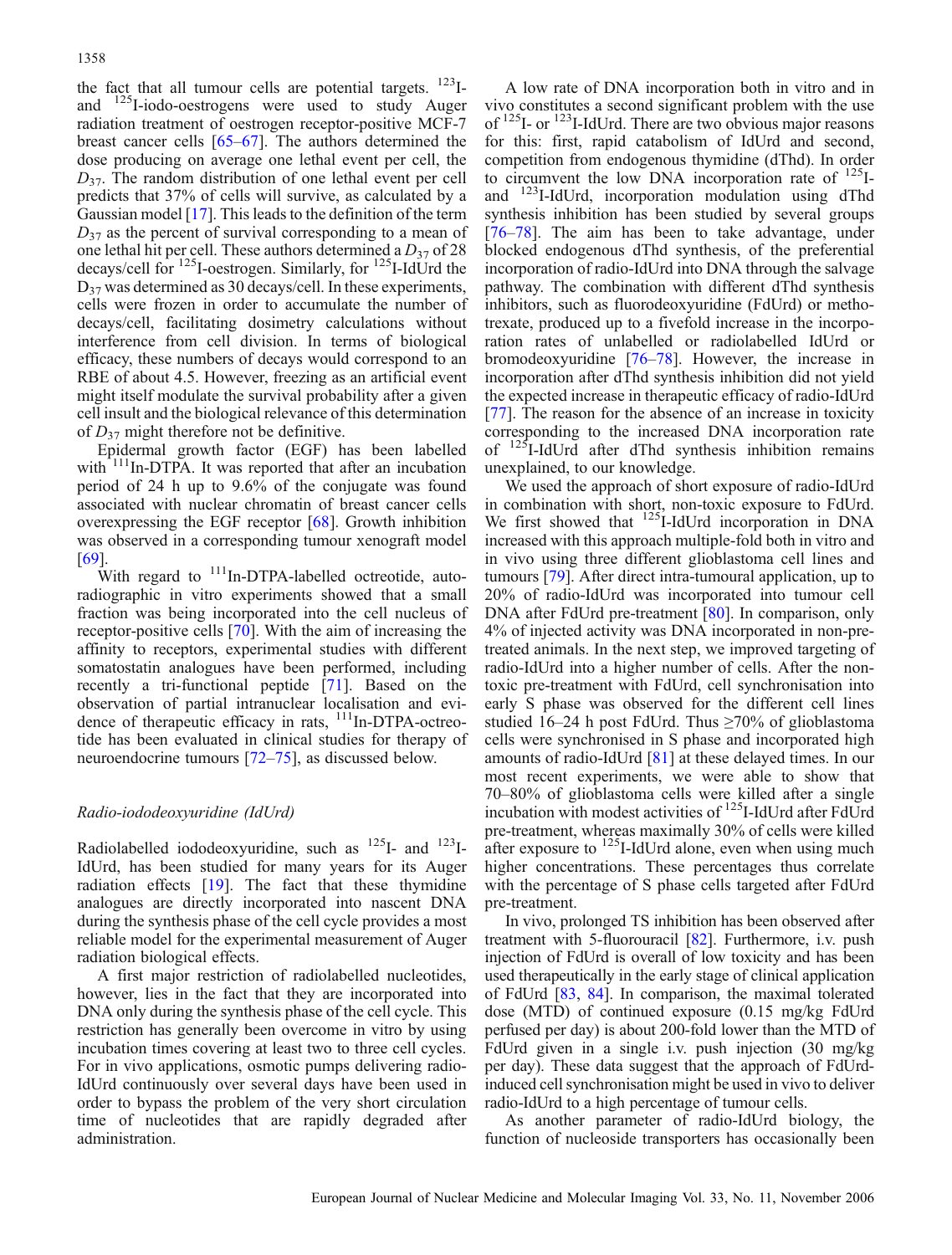studied [[85](#page-10-0)]. Certain subtypes of nucleoside transporters are known to be expressed in a cell cycle-dependent manner. Thus, hCNT1 is increased in  $G_1$ –S transition [[86\]](#page-10-0). It has been shown that inhibition of thymidylate synthase leads to multiple-fold (30-fold) up-regulation of nucleoside transporter expression [\[85\]](#page-10-0). This observation appears compatible with the description of increased hCNT1 expression in the synthesis phase of the cell cycle [[86\]](#page-10-0). In our opinion, such a regulation feedback would favour cell uptake and incorporation of exogenous nucleosides under the condition of suppressed endogenous dThd synthesis and might represent a key element in certain Auger radiation therapy approaches, such as intra-tumoural injection of radio-IdUrd.

## Oligonucleotides

Targeting of specific sequences of DNA or mRNA with triplex-forming oligonucleotides [[44](#page-9-0), [87](#page-11-0), [88\]](#page-11-0) or antisense oligonucleotides [[89](#page-11-0), [90\]](#page-11-0) is a further appealing perspective of Auger radiation treatment. The strategy aims to target Auger radiation into key elements of cell survival. Targeting of genes that are overexpressed in tumours would be most interesting. As with nucleotides, however, this strategy faces the obstacles of oligonucleotide instability and low rates of uptake into the nuclear target. The transfer of the oligonucleotides from the cytoplasm into the nuclear compartment is generally very limited and appears to be controlled by cellular elements that have not been identified [[44](#page-9-0)].

Aptamers represent another class of DNA or RNA oligonucleotides. Aptamers fold into unique tertiary conformations that are capable of binding most diverse target antigens with high affinity and specificity, analogous to antibodies [[91](#page-11-0)–[93\]](#page-11-0). Tumour targeting with a radiolabelled aptamer has been demonstrated [\[94\]](#page-11-0). This opens the possibility of using them in an internal radiotherapy strategy. However, in common with the other oligonucleotides, the in vivo half-lives of aptamers are generally short. Different stabilisation strategies have therefore been attempted to overcome this limitation [[92](#page-11-0), [95](#page-11-0)–[97](#page-11-0)].

Oligonucleotides can target mRNA in cytoplasm and in the nucleus. Auger radiation delivered with antisense oligonucleotides might be a means to disrupt mRNA and thus be aimed at reducing translation of particular genes. This approach could therefore be a means of circumventing the problem of low uptake into the nuclear space. Similarly, aptamers can directly target gene products in cytoplasm and coupling with Auger emitters could potentially be a means to increase their efficacy.

## Low-energy electrons targeted into cytoplasm

Different monoclonal antibodies elicit antigen internalisation upon binding. Such antibodies have been labelled with  $^{125}$ I and other Auger or low-energy electron emitters [\[98](#page-11-0)–[102](#page-11-0)]. Two-step targeting has been used in this approach

as well [\[103\]](#page-11-0). Similarly, MIBG, as an analogue of noradrenaline, is concentrated in adrenergic tumour cells and can be labelled with the different iodine radio-isotopes for treatment purposes [[104](#page-11-0)]. <sup>125</sup>I-labelled MIBG has been used in an Auger/low-energy electron therapy approach [[105](#page-11-0)]. The fraction of intracellular generated electrons from <sup>125</sup>I decays (18-keV electrons) that is absorbed by individual cells has been calculated to be as high as 60%. In comparison, the absorbed fraction per cell of electrons from  $90Y$ , with a mean energy of 935 keV, would be as low as 0.1% [[33\]](#page-9-0). Other low-energy electron emitters have also been proposed for targeting of small tumour cell clusters, such as  ${}^{58}$ Co and  ${}^{103}$ mRh [\[106\]](#page-11-0) or  ${}^{67}$ Ga- and  ${}^{111}$ In-labelled compounds [102].

 $^{125}$ I-iodide has been explored for therapy of hyperthyroidism and thyroid cancer [[107](#page-11-0)–[111\]](#page-11-0). However, no significant advantage could be observed as compared with  $131$ <sup>I</sup> therapy. Radio-targeted gene therapy is a similar approach whereby new genes are introduced into a tumour, allowing cellular uptake of Auger radiopharmaceuticals. Tumour transfection with the sodium iodide symporter followed by treatment with  $125$ I could constitute such a low-energy electron radiation therapy approach [\[112,](#page-11-0) [113](#page-11-0)]. The biological efficacy to be expected from such approaches will be similar to that of X-rays for an identical radiation dose deposition.

#### Clinical studies

Treatment studies of thyroid cancer and hyperthyroidism have been performed with  $^{125}$ I [\[108](#page-11-0)–[111](#page-11-0)]. The combination of longer range, low-energy,  $\gamma$  radiation with the shortrange Auger and IC electron effects of <sup>125</sup>I could be a means to treat both large and small cancer nodules or hyperplastic thyroid tissue. The efficacy of  $125$ I treatment, however, has been limited. The fact that radio-iodine does not enter the nucleus and stays only briefly in the cytoplasm before being deposited in colloidal form might be responsible for the low contribution of Auger effects in treatment. In fact, only a minor portion of the low-energy electrons from  $125$ <sup>I</sup> decay in cytoplasm and particularly in colloid can reach the nuclear DNA. Furthermore, the radiation protection issues of  $^{125}I$  are difficult to handle in the clinical setting because of its long half-life of 60 days and continued urinary elimination.

Most advanced therapy studies have been performed with <sup>111</sup>In-DTPA labelled octreotide [\[72,](#page-10-0) [73](#page-10-0)]. Here, nuclear localisation of <sup>111</sup>In-octreotide had been described, though the percentage entering the nucleus might be small overall [[70\]](#page-10-0). A direct Auger radiation effect on DNA was therefore expected. Studies were performed on more than 50 patients, but efficacy was rather modest. Therapeutic effects after injection of 20–160 GBq 111In-DTPA-octreotide consisted mostly in stabilisation of tumour growth, partial remissions remaining scarce. Bone marrow toxicity was generally mild; however, two myelodysplastic syndromes and one case of leukaemia were observed in a group of six patients who had been treated with a total of more than 100 GBq <sup>111</sup>In-DTPA-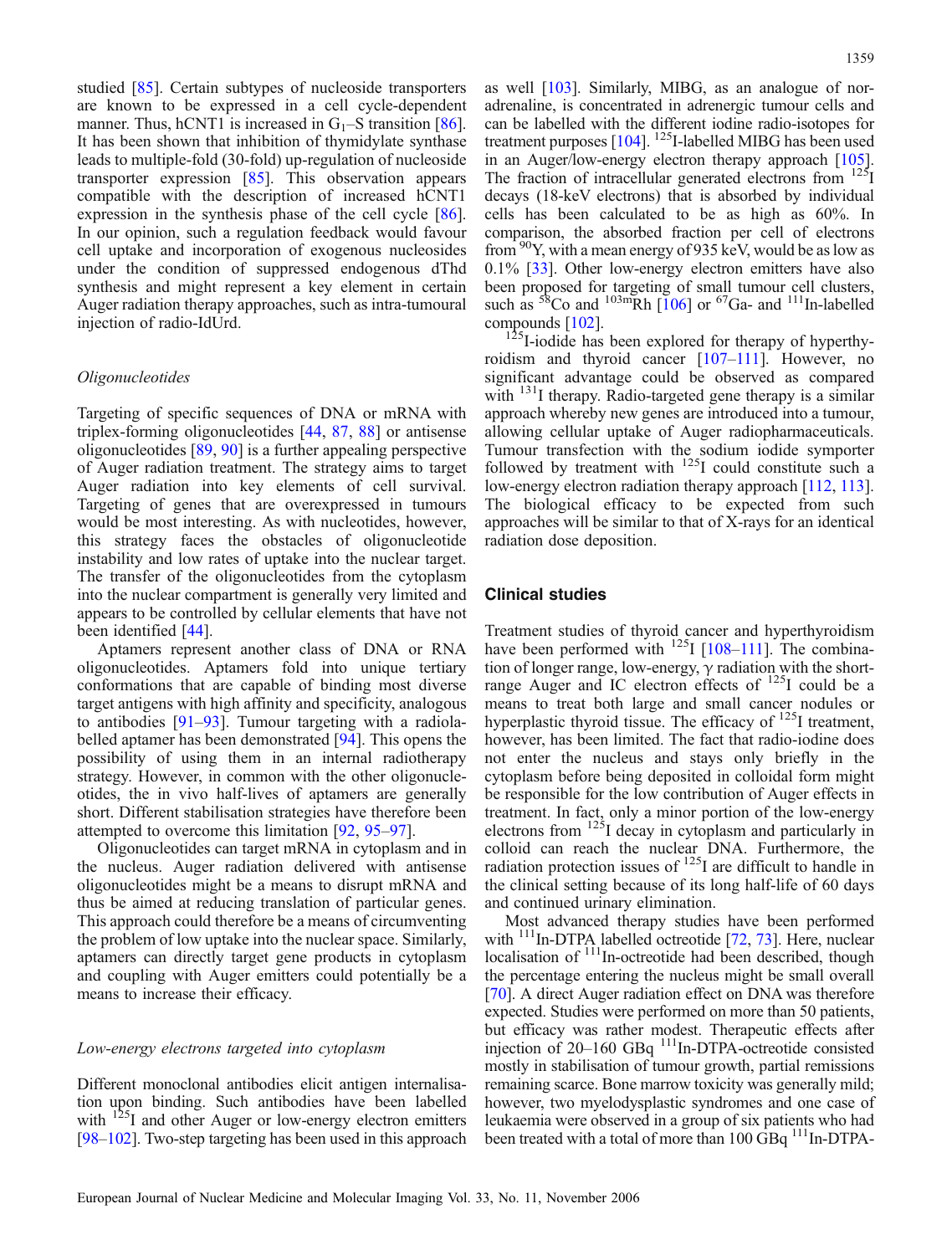<span id="page-8-0"></span>octreotide [\[74,](#page-10-0) [75](#page-10-0)]. This latter observation was rather unexpected. A word of caution was expressed by the authors, who suggested that cumulated activities of <sup>111</sup>Inpeptide conjugates should not exceed 100 GBq. A dosimetric calculation for these clinical therapy studies has not been presented, to our knowledge. Insufficient knowledge of biodistribution and subcellular localisation of the Auger radiation emitter might have been responsible for this omission. The reason for the limited efficacy of these treatments therefore remains a matter of speculation. In fact, it was observed that the distribution of radiotracer was quite inhomogeneous in kidney [[114\]](#page-11-0). Similar inhomogeneous distribution of radiotracer might have occurred in tumour and have been partially responsible for the limited therapeutic efficacy. In more recent studies, these groups based their systemic radiation therapy of neuroendocrine tumours on  $β$ <sup>-</sup> emitters using <sup>90</sup>Y- or <sup>177</sup>Lu-labelled somatostatin analogues [\[75\]](#page-10-0).

Clinical studies with radio-IdUrd have been performed, mostly with the aim of measuring and visualising tumour targeting [[56](#page-10-0), [115](#page-11-0)–[118\]](#page-11-0). Multiple injections or prolonged perfusion was not used in these rather preparative clinical approaches. The requirement that tumour therapy with Auger electron emitters should target a high percentage of all cancerous cells was therefore not met. As a consequence, therapeutic efficacy was generally not observed in these studies.

Antibodies directed against different tumour-associated antigens might elicit antigen internalisation upon binding. Such antibodies have been labelled with <sup>125</sup>I and other Auger or low-energy electron emitters, and first therapy studies been performed in patients  $[98, 119]$  $[98, 119]$  $[98, 119]$ . Similarly,  $125$ <sub>I-labelled MIBG</sub> has been used in an Auger/low-energy electron therapy approach [[105](#page-11-0)]. Therapeutic efficacy with these latter agents was mostly modest. In fact, also in radio-MIBG treatment, <sup>131</sup>I is still the preferred radioisotope for therapeutic applications [\[104](#page-11-0)]. As for radioimmunotherapy of solid tumours based on  $\beta^-$  emitters, bone marrow toxicity has been revealed as the dose-limiting factor for antibodies labelled with Auger radiation emitters. Furthermore, and similar to thyroid treatment with <sup>125</sup>I, the internalising antibodies do not enter the nucleus. The Auger radiation therefore reaches the nucleus only partially, and its biological efficacy will be modest, with a  $W_R$  of about 1 [[39](#page-9-0)].

Overall, clinical studies with Auger radiation emitters have not met the major goal of efficacy, but some of these studies have been performed with the aim of gaining knowledge as to the feasibility of such an approach, rather than with a therapeutic objective. Once the problems have been solved, however, the particular properties of Auger radiation will make its use for therapy an attractive proposition.

# Conclusion

Targeting of Auger or IC electron emitters into the nucleus or cytoplasm of tumour cells is an appealing approach for

systemic radiation therapy. Multiple obstacles to the administration of such therapies have been recognised and some of them have been partially overcome. However, most of these approaches still await demonstration of successful use in animal models, which will be essential prior to clinical application. Better understanding of Auger radiation dosimetry and of its biological efficacy remains another major task. The latter must guide our therapy research, but in addition information must be gathered on many radiopharmaceuticals that can reach the cell nuclei with potential harmful Auger radiation. The combination of these efforts may allow the potential health risk of this particular radiation type to be assessed and may also guide research in an appropriate way towards tumour therapy.

Acknowledgements. Preparation of this article was made possible within the frame of research grants from the Swiss National Science Foundation, Nos. 31-67112.01 and 3100AO-110023/1. We also express our gratitude to Mrs. Frances Godson for reviewing the manuscript.

#### References

- 1. Larson SM, Krenning EP. A pragmatic perspective on molecular targeted radionuclide therapy. J Nucl Med 2005;46 Suppl 1:1S–3S
- 2. Schlumberger MJ. Papillary and follicular thyroid carcinoma. N Engl J Med 1998;338:297–306
- 3. Feinendegen LE. Contributions of nuclear medicine to the therapy of malignant tumors. J Cancer Res Clin Oncol 1993;119:320–322
- 4. Boelaert K, Franklyn JA. Sodium iodide symporter: a novel strategy to target breast, prostate, and other cancers? Lancet 2003;361:796–797
- 5. Berlin NI, Wasserman LR. Polycythemia vera: a retrospective and reprise. J Lab Clin Med 1997;130:365–373
- 6. Finlay IG, Mason MD, Shelley M. Radioisotopes for the palliation of metastatic bone cancer: a systematic review. Lancet Oncol 2005;6:392–400
- 7. Liepe K, Runge R, Kotzerke J. Systemic radionuclide therapy in pain palliation. Am J Hosp Palliat Care 2005;22:457–464
- 8. Bauman G, Charette M, Reid R, Sathya J. Radiopharmaceuticals for the palliation of painful bone metastasis—a systemic review. Radiother Oncol 2005;75:258–270
- 9. Mach JP, Carrel S, Merenda C, Sordat B, Cerottini JC. In vivo localisation of radiolabelled antibodies to carcinoembryonic antigen in human colon carcinoma grafted into nude mice. Nature 1974;248:704–706
- 10. Primus FJ, Wang RH, Goldenberg DM, Hansen HJ. Localization of human GW-39 tumors in hamsters by radiolabeled heterospecific antibody to carcinoembryonic antigen. Cancer Res 1973;33:2977–2982
- 11. Goldenberg DM. Advancing role of radiolabeled antibodies in the therapy of cancer. Cancer Immunol Immunother 2003;52:281–296
- 12. Juweid ME. Radioimmunotherapy of B-cell non-Hodgkin's lymphoma: from clinical trials to clinical practice. J Nucl Med 2002;43:1507–1529
- 13. Otte A, Jermann E, Behe M, Goetze M, Bucher HC, Roser HW, et al. DOTATOC: a powerful new tool for receptor–mediated radionuclide therapy. Eur J Nucl Med 1997;24:792–795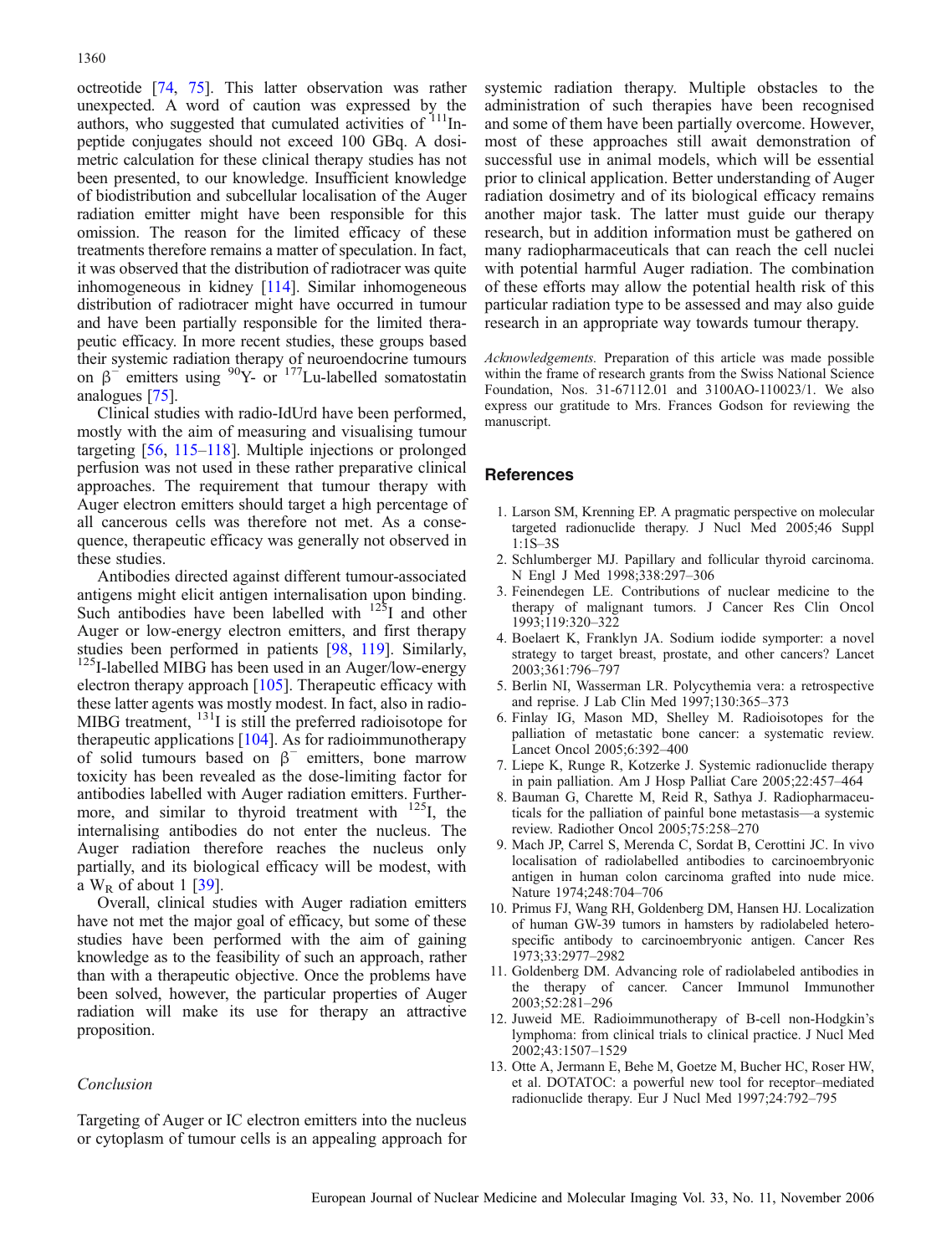- <span id="page-9-0"></span>14. Otte A, Mueller-Brand J, Dellas S, Nitzsche EU, Herrmann R, Maecke HR. Yttrium-90-labelled somatostatin-analogue for cancer treatment. Lancet 1998;351:417–418
- 15. Couturier O, Supiot S, Graef-Mougin M, Faivre-Chauvet A, Carlier T, Chatal JF, et al. Cancer radioimmunotherapy with alpha-emitting nuclides. Eur J Nucl Med Mol Imaging 2005;32:601–614
- 16. Mulford DA, Scheinberg DA, Jurcic JG. The promise of targeted {alpha}-particle therapy. J Nucl Med 2005;46 Suppl 1:199S–204S
- 17. Thames HD, Hendry JH. Fractionation in radiotherapy. 1st edn. London: Taylor and Francis, 1987
- 18. DeNardo GL, Schlom J, Buchsbaum DJ, Meredith RF, O'Donoghue JA, Sgouros G, et al. Rationales, evidence, and design considerations for fractionated radioimmunotherapy. Cancer 2002;94:1332–1348
- 19. Kassis AI, Adelstein SJ. Radiobiologic principles in radionuclide therapy. J Nucl Med 2005;46:4S–12S
- 20. Valerie K, Povirk LF. Regulation and mechanisms of mammalian double-strand break repair. Oncogene 2003;22:5792–5812
- 21. Vilenchik MM, Knudson AG. Endogenous DNA double-strand breaks: production, fidelity of repair, and induction of cancer. Proc Natl Acad Sci USA 2003;100:12871–12876
- 22. De Jong M, Kwekkeboom D, Valkema R, Krenning EP. Radiolabelled peptides for tumour therapy: current status and future directions. Plenary lecture at the EANM 2002. Eur J Nucl Med Mol Imaging 2003;30:463–469
- 23. Fisher RI, Kaminski MS, Wahl RL, Knox SJ, Zelenetz AD, Vose JM, et al. Tositumomab and iodine-131 tositumomab produces durable complete remissions in a subset of heavily pretreated patients with low-grade and transformed non-Hodgkin's lymphomas. J Clin Oncol 2005;23:7565–7573
- 24. Gordon LI, Molina A, Witzig T, Emmanouilides C, Raubitschek A, Darif M, et al. Durable responses after ibritumomab tiuxetan radioimmunotherapy for CD20+ B-cell lymphoma: long-term follow-up of a phase I/II study. Blood 2004;103:4429–4431
- 25. Press OW, Rasey J. Principles of radioimmunotherapy for hematologists and oncologists. Semin Oncol 2000;27:62-73
- 26. Faderl S, Coutre S, Byrd JC, Dearden C, Denes A, Dyer MJ, et al. The evolving role of alemtuzumab in management of patients with CLL. Leukemia 2005;19:2147–2152
- 27. McLaughlin P, Grillo-Lopez AJ, Link BK, Levy R, Czuczman MS, Williams ME, et al. Rituximab chimeric anti-CD20 monoclonal antibody therapy for relapsed indolent lymphoma: half of patients respond to a four-dose treatment program. J Clin Oncol 1998;16:2825–2833
- 28. Neyt M, Albrecht J, Cocquyt V. An economic evaluation of Herceptin in adjuvant setting: the Breast Cancer International Research Group 006 trial. Ann Oncol 2006;17:381–390
- 29. Trümper L. Radioimmuntherapie in der Hämatologie und Onkologie. 1st edn. Bremen: Uni-Med Science, 2005
- 30. O'Donoghue JA, Bardies M, Wheldon TE. Relationships between tumor size and curability for uniformly targeted therapy with beta-emitting radionuclides. J Nucl Med 1995;36:1902–1909
- 31. Vogel CA, Galmiche MC, Buchegger F. Radioimmunotherapy and fractionated radiotherapy of human colon cancer liver metastases in nude mice. Cancer Res 1997;57:447–453
- 32. Sharkey RM, Weadock KS, Natale A, Haywood L, Aninipot R, Blumenthal RD, et al. Successful radioimmunotherapy for lung metastasis of human colonic cancer in nude mice. J Natl Cancer Inst 1991;83:627–632
- 33. Hindorf C, Emfietzoglou D, Linden O, Kostarelos K, Strand SE. Internal microdosimetry for single cells in radioimmunotherapy of B-cell lymphoma. Cancer Biother Radiopharm 2005;20:224–230
- 34. De Jong M, Breeman WA, Valkema R, Bernard BF, Krenning EP. Combination radionuclide therapy using  $177$ Lu- and  $90$ Ylabeled somatostatin analogs. J Nucl Med 2005;46 Suppl 1:13S–17S
- 35. Auger P. Sur les rayons beta secondaires produits dans un gaz par des rayons X. Comp Rend 1925;180:65–68
- 36. O'Donoghue JA, Wheldon TE. Targeted radiotherapy using Auger electron emitters. Phys Med Biol 1996;41:1973–1992
- 37. Sastry KS. Biological effects of the Auger emitter iodine-125: a review. Report No. 1 of AAPM Nuclear Medicine Task Group No. 6. Med Phys 1992;19:1361–1370
- 38. Howell RW. Radiation spectra for Auger-electron emitting radionuclides: report No. 2 of AAPM Nuclear Medicine Task Group No. 6. Med Phys 1992;19:1371–1383
- 39. Humm JL, Howell RW, Rao DV. Dosimetry of Auger-electronemitting radionuclides: report no. 3 of AAPM Nuclear Medicine Task Group No. 6. Med Phys 1994;21:1901–1915
- 40. Kassis AI, Fayad F, Kinsey BM, Sastry KS, Taube RA, Adelstein SJ. Radiotoxicity of  $125I$  in mammalian cells. Radiat Res 1987;111:305–318
- 41. Howell RW, Narra VR, Sastry KS, Rao DV. On the equivalent dose for Auger electron emitters. Radiat Res 1993;134:71–78
- 42. Lobachevsky PN, Martin RF. Iodine-125 decay in a synthetic oligodeoxynucleotide. I. Fragment size distribution and evaluation of breakage probability. Radiat Res 2000;153:263–270
- 43. Lobachevsky PN, Karagiannis TC, Martin RF. Plasmid DNA breakage by decay of DNA-associated Auger electron emitters: approaches to analysis of experimental data. Radiat Res 2004;162:84–95
- 44. Panyutin IG, Neumann RD. The potential for gene-targeted radiation therapy of cancers. Trends Biotechnol 2005;23: 492–496
- 45. Bishayee A, Rao DV, Howell RW. Radiation protection by cysteamine against the lethal effects of intracellularly localized Auger electron, alpha- and beta-particle emitting radionuclides. Acta Oncol 2000;39:713–720
- 46. Bishayee A, Hill HZ, Stein D, Rao DV, Howell RW. Free radical-initiated and gap junction-mediated bystander effect due to nonuniform distribution of incorporated radioactivity in a three-dimensional tissue culture model. Radiat Res 2001;155:335–344
- 47. Makrigiorgos GM, Kassis AI, Baranowska-Kortylewicz J, McElvany KD, Welch MJ, Sastry KS, et al. Radiotoxicity of 5-[123I]iodo-2′-deoxyuridine in V79 cells: a comparison with  $5-[1^{125}I]iodo-2'-deoxyuridine. Radiat Res 1989;118:532-544$
- 48. Rao DV, Narra VR, Howell RW, Govelitz GF, Sastry KS. Invivo radiotoxicity of DNA-incorporated  $^{125}$ I compared with that of densely ionising alpha-particles. Lancet 1989;2:650–653
- 49. Pomplun E, Booz J, Dydejczyk A, Feinendegen LE. A microdosimetric interpretation of the radiobiological effectiveness of 125I and the problem of quality factor. Radiat Environ Biophys 1987;26:181–188
- 50. Howell RW, Rao DV, Hou DY, Narra VR, Sastry KS. The question of relative biological effectiveness and quality factor for Auger emitters incorporated into proliferating mammalian cells. Radiat Res 1991;128:282–292
- 51. Narra VR, Howell RW, Harapanhalli RS, Sastry KS, Rao DV. Radiotoxicity of some iodine-123, iodine-125 and iodine-131 labeled compounds in mouse testes: implications for radiopharmaceutical design. J Nucl Med 1992;33:2196–2201
- 52. Hoyes KP, Nettleton JS, Lawson RS, Morris ID. Transferrindependent uptake and dosimetry of Auger-emitting diagnostic radionuclides in human spermatozoa. J Nucl Med 1998;39:895–899
- 53. Hoyes KP, Morris ID, Hendry JH, Sharma HL. Transferrinmediated uptake of radionuclides by the testis. J Nucl Med 1996;37:336–340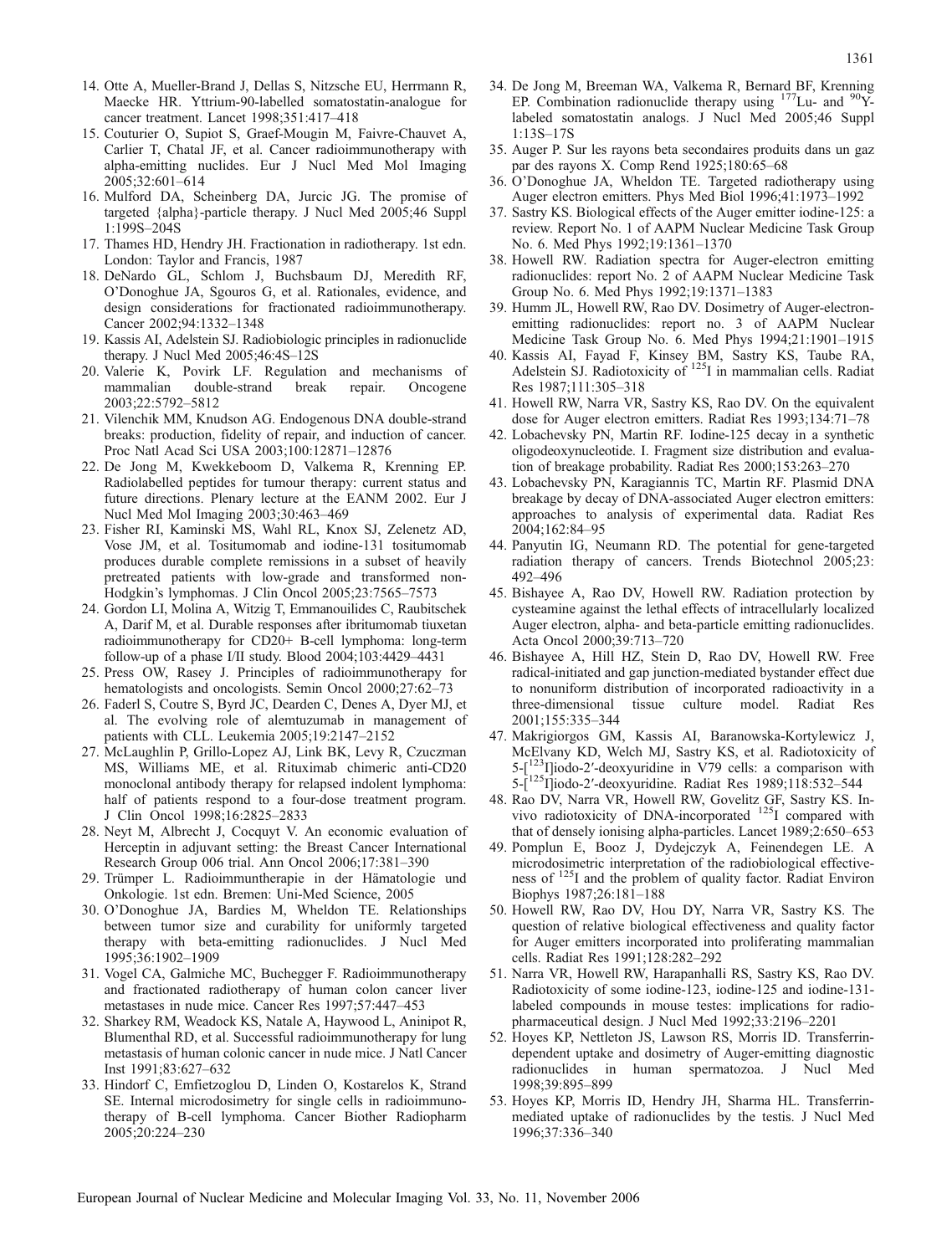- <span id="page-10-0"></span>54. Hoyes KP, Johnson C, Johnston RE, Lendon RG, Hendry JH, Sharma HL, et al. Testicular toxicity of the transferrin binding radionuclide <sup>114m</sup>In in adult and neonatal rats. Reprod Toxicol 1995;9:297–305
- 55. Hoyes KP, Lord BI, McCann C, Hendry JH, Morris ID. Transgenerational effects of preconception paternal contamination with (55)Fe. Radiat Res 2001;156:488–494
- 56. Blasberg RG, Roelcke U, Weinreich R, Beattie B, von Ammon K, Yonekawa Y, et al. Imaging brain tumor proliferative activity with  $[{}^{124}$ I]iododeoxyuridine. Cancer Res 2000;60:624-635
- 57. Xue LY, Butler NJ, Makrigiorgos GM, Adelstein SJ, Kassis AI. Bystander effect produced by radiolabeled tumor cells in vivo. Proc Natl Acad Sci USA 2002;99:13765–13770
- 58. Sgouros G. Dosimetry of internal emitters. J Nucl Med 2005;46 Suppl 1:18S–27S
- 59. Stabin MG, Howell RW, Colas-Linhart NC. Modeling radiation dose and effects from internal emitters in nuclear medicine: from the whole body to individual cells. Cell Mol Biol (Noisy-legrand) 2001;47:535–543
- 60. Goddu SM, Howell RW, Rao DV. Calculation of equivalent dose for Auger electron emitting radionuclides distributed in human organs. Acta Oncol 1996;35:909–916
- 61. Buchegger F, Vieira JM, Blaeuenstein P, Dupertuis YM, Schaffland AO, Grannavel C, et al. Preclinical Auger and gamma radiation dosimetry for fluorodeoxyuridine-enhanced tumour proliferation scintigraphy with  $[^{123}I]$ iododeoxyuridine. Eur J Nucl Med Mol Imaging 2003;30:239–246
- 62. Kassis AI, Sastry KS, Adelstein SJ. Kinetics of uptake, retention, and radiotoxicity of <sup>125</sup>IUdR in mammalian cells: implications of localized energy deposition by Auger processes. Radiat Res 1987;109:78–89
- 63. Di Croce L, Okret S, Kersten S, Gustafsson JA, Parker M, Wahli W, et al. Steroid and nuclear receptors. Villefranche-sur-Mer, France, May 25–27, 1999. EMBO J 1999;18:6201–6210
- 64. Beato M, Truss M, Chavez S. Control of transcription by steroid hormones. Ann N Y Acad Sci 1996;784:93–123
- 65. Yasui LS, Hughes A, DeSombre ER. Cytotoxicity of 125Ioestrogen decay in non-oestrogen receptor-expressing human breast cancer cells, MDA-231 and oestrogen receptor-expressing MCF-7 cells. Int J Radiat Biol 2001;77:955–962
- 66. Yasui L, Hughes A, DeSombre E. Relative biological effectiveness of accumulated  $^{125}$ IdU and  $^{125}$ I-estrogen decays in estrogen receptor-expressing MCF-7 human breast cancer cells. Radiat Res 2001;155:328–334
- 67. DeSombre ER, Hughes A, Hanson RN, Kearney T. Therapy of estrogen receptor-positive micrometastases in the peritoneal cavity with Auger electron-emitting estrogens—theoretical and practical considerations. Acta Oncol 2000;39:659–666
- 68. Reilly RM, Kiarash R, Cameron RG, Porlier N, Sandhu J, Hill RP, et al. <sup>111</sup>In-labeled EGF is selectively radiotoxic to human breast cancer cells overexpressing EGFR. J Nucl Med 2000;41:429–438
- 69. Chen P, Cameron R, Wang J, Vallis KA, Reilly RM. Antitumor effects and normal tissue toxicity of  $111$ In-labeled epidermal growth factor administered to athymic mice bearing epidermal growth factor receptor-positive human breast cancer xenografts. J Nucl Med 2003;44:1469–1478
- 70. Andersson P, Forssell-Aronsson E, Johanson V, Wangberg B, Nilsson O, Fjalling M, et al. Internalization of indium-111 into human neuroendocrine tumor cells after incubation with indium-111-DTPA-D-Phe1 -octreotide. J Nucl Med 1996;37:2002–2006
- 71. Ginj M, Hinni K, Tschumi S, Schulz S, Maecke HR. Trifunctional somatostatin-based derivatives designed for targeted radiotherapy using Auger electron emitters. J Nucl Med 2005;46:2097–2103
- 72. Capello A, Krenning E, Bernard B, Reubi JC, Breeman W, de Jong M. 111In-labelled somatostatin analogues in a rat tumour model: somatostatin receptor status and effects of peptide receptor radionuclide therapy. Eur J Nucl Med Mol Imaging 2005;32:1288–1295
- 73. Kwekkeboom DJ, Mueller-Brand J, Paganelli G, Anthony LB, Pauwels S, Kvols LK, et al. Overview of results of peptide receptor radionuclide therapy with 3 radiolabeled somatostatin analogs. J Nucl Med 2005;46 Suppl 1:62S–66S
- 74. De Jong M, Valkema R, Jamar F, Kvols LK, Kwekkeboom DJ, Breeman WA, et al. Somatostatin receptor-targeted radionuclide therapy of tumors: preclinical and clinical findings. Semin Nucl Med 2002;32:133–140
- 75. Krenning EP, Kwekkeboom DJ, Valkema R, Pauwels S, Kvols LK, De Jong M. Peptide receptor radionuclide therapy. Ann N Y Acad Sci 2004;1014:234–245
- 76. Mester J, DeGoeij K, Sluyser M. Modulation of  $[5-125]$ iododeoxyuridine incorporation into tumour and normal tissue DNA by methotrexate and thymidylate synthase inhibitors. Eur J Cancer 1996;32A:1603–1608
- 77. Kassis AI, Guptill WE, Taube RA, Adelstein SJ. Radiotoxicity of  $5-[125]$ liodo-2'-deoxyuridine in mammalian cells following treatment with 5-fluoro-2′-deoxyuridine. J Nucl Biol Med 1991;35:167–173
- 78. Lawrence TS, Davis MA, McKeever PE, Maybaum J, Stetson PL, Normolle DP, et al. Fluorodeoxyuridine-mediated modulation of iododeoxyuridine incorporation and radiosensitization in human colon cancer cells in vitro and in vivo. Cancer Res 1991;51:3900–3905
- 79. Dupertuis YM, Vazquez M, Mach JP, de Tribolet N, Pichard C, Slosman DO, et al. Fluorodeoxyuridine improves imaging of human glioblastoma xenografts with radiolabeled iododeoxyuridine. Cancer Res 2001;61:7971–7977
- 80. Buchegger F, Adamer F, Schaffland AO, Kosinski M, Grannavel C, Dupertuis YM, et al. Highly efficient DNA incorporation of intratumourally injected  $\left[1^{25}\right]$  iododeoxyuridine under thymidine synthesis blocking in human glioblastoma xenografts. Int J Cancer 2004;110:145–149
- 81. Perillo-Adamer F, Bischof Delaloye A, Genton C, Schaffland AO, Dupertuis YM, Buchegger F. Short fluorodeoxyuridine exposure of different human glioblastoma lines induces high level accumulation of S-phase cells that avidly incorporate <sup>125</sup>Iiododeoxyuridine. Eur J Nucl Med Mol Imaging 2006;33: 613–620
- 82. Spears CP, Shahinian AH, Moran RG, Heidelberger C, Corbett TH. In vivo kinetics of thymidylate synthetase inhibition of 5-fluorouracil-sensitive and -resistant murine colon adenocarcinomas. Cancer Res 1982;42:450–456
- 83. Wilson WL, Bisel HF, Krementz ET, Lien RC, Prohaska JV. Further clinical evaluation of 2′-deoxy-5-fluorouridine (NSC-27640). Cancer Chemother Rep 1967;51:85–90
- 84. Serlin O, Wolkoff JS, Amadeo JM, Keehn RJ. Use of 5 fluorodeoxyuridine (FUDR) as an adjuvant to the surgical management of carcinoma of the stomach. Cancer 1969;24: 223–228
- 85. Pressacco J, Mitrovski B, Erlichman C, Hedley DW. Effects of thymidylate synthase inhibition on thymidine kinase activity and nucleoside transporter expression. Cancer Res 1995;55: 1505–1508
- 86. Valdes R, Casado FJ, Pastor-Anglada M. Cell-cycle-dependent regulation of CNT1, a concentrative nucleoside transporter involved in the uptake of cell-cycle-dependent nucleosidederived anticancer drugs. Biochem Biophys Res Commun 2002;296:575–579